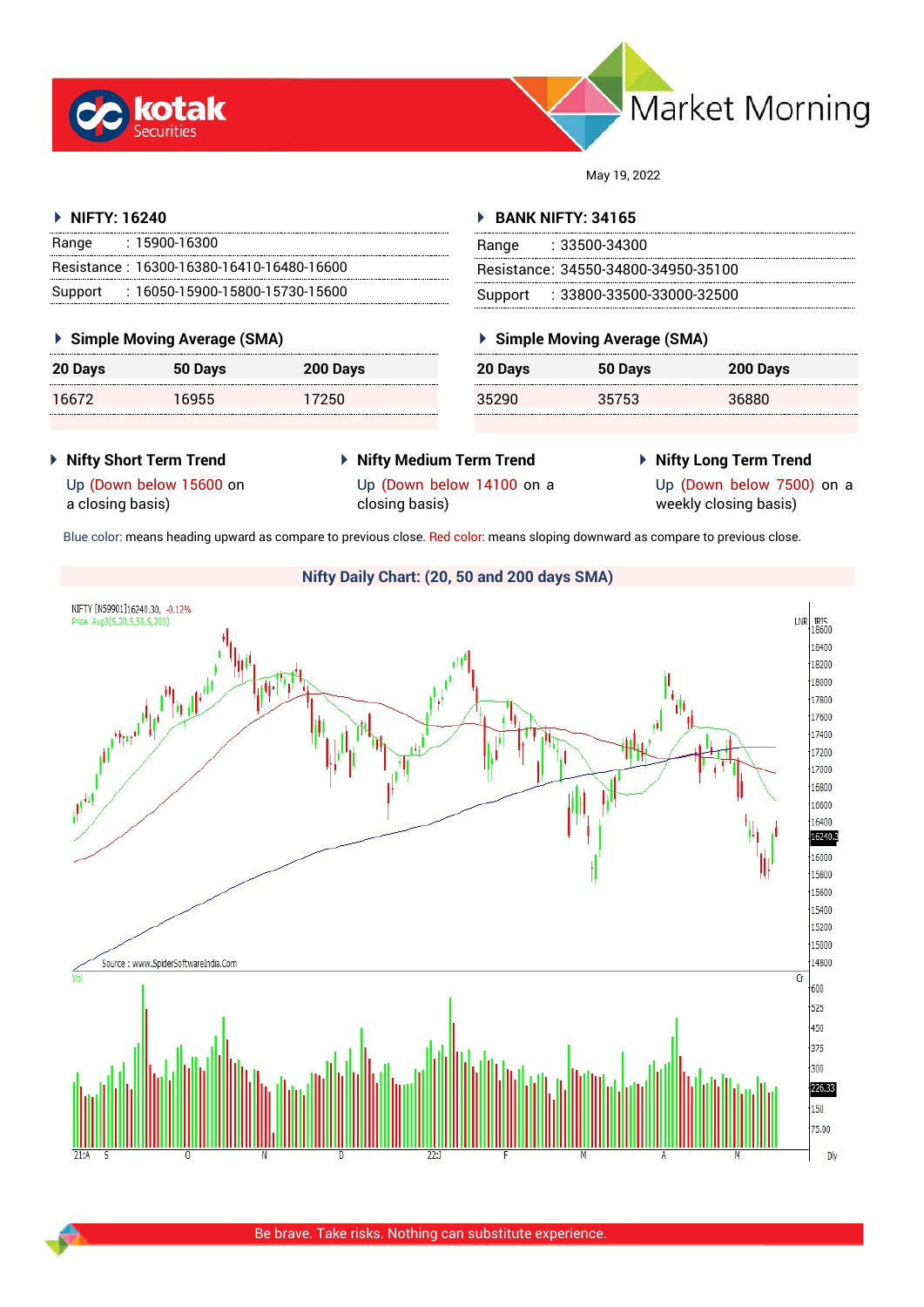## **Market Analysis**

## **Nifty/Sensex Daily View:**

The benchmark indices witnessed range-bound price action, as a result, the Nifty ends 19 points lower while the Sensex was down by 110 points. Amongst sectors, Pharma and FMCG gained the most. Both the indices rallied over 1 per cent whereas profit booking was seen in Reality and PSU Banks stocks. Technically, after a sharp pullback rally, the market witnessed some profit booking at higher levels. On daily charts, the index has formed a small bearish hammer kind of candlestick formation, which indicates range bound activity is likely to continue in the near future. However, on the dismissal of 16000, it would act as a bearish reversal formation.

For the day traders, now 16000/53400 would act as key support levels. Below 16000/53400 levels the index could retest the level of 15730-15600/52800-52500. The strategy should be to trade short between 15900 and 16000. Keep a stop loss at 16050

# **RATING SCALE (PRIVATE CLIENT GROUP)**

| <b>BUY</b>             |     | A condition that indicates a good time to buy a stock. The exact circumstances of the signal will be determined by the indicator that an<br>analyst is using.    |
|------------------------|-----|------------------------------------------------------------------------------------------------------------------------------------------------------------------|
| <b>SELL</b>            |     | - A condition that indicates a good time to sell a stock. The exact circumstances of the signal will be determined by the indicator that an<br>analyst is using. |
| <b>Stop Loss Order</b> | $-$ | An instruction to the broker to buy or sell stock when it trades beyond a specified price. They serve to either protect your profits or<br>limit your losses.    |

### **FUNDAMENTAL RESEARCH TEAM (PRIVATE CLIENT GROUP)**

Head of Research Auto & Auto Ancillary Transportation, Paints, FMCG Banking & Finance [shrikant.chouhan@kotak.com](mailto:shrikant.chouhan@kotak.com) arun.agarwal@kotak.com agarwal.amit@kotak.com Hemali.Dhame@kotak.com

**Jatin Damania Purvi Shah Rini Mehta K. Kathirvelu** Metals & Mining, Midcap **Research Associate** Research Associate Support Executive jatin.damania@kotak.com [purvi.shah@kotak.com](mailto:purvi.shah@kotak.com) rini.mehta@kotak.com [k.kathirvelu@kotak.com](mailto:k.kathirvelu@kotak.com) +91 22 6218 6440 +91 22 6218 6432 +91 80801 97299 +91 22 6218 6427

**Sumit Pokharna** Pankaj Kumar

sumit.pokharna@kotak.com pankajr.kumar@kotak.com +91 22 6218 6438 +91 22 6218 6434

**Shrikant Chouhan Arun Agarwal Amit Agarwal, CFA Hemali Dhame** +91 22 6218 5408 +91 22 6218 6443 +91 22 6218 6439 +91 22 6218 6433

Oil and Gas, Information Tech Construction, Capital Goods & Midcaps

**TECHNICAL RESEARCH TEAM (PRIVATE CLIENT GROUP)**

**Shrikant Chouhan Amol Athawale Sayed Haider**

[shrikant.chouhan@kotak.com](mailto:shrikant.chouhan@kotak.com) [amol.athawale@kotak.com](mailto:amol.athawale@kotak.com) Research Associate +91 22 6218 5408 +91 20 6620 3350 [sayed.haider@kotak.com](mailto:sayed.haider@kotak.com)

+91 22 62185498

# **DERIVATIVES RESEARCH TEAM (PRIVATE CLIENT GROUP)**

+91 22 6218 5497 +91 33 6615 6273

**Sahaj Agrawal Prashanth Lalu Prasenjit Biswas, CMT, CFTe** [sahaj.agrawal@kotak.com](mailto:sahaj.agrawal@kotak.com) [prashanth.lalu@kotak.com](mailto:prashanth.lalu@kotak.com) [prasenjit.biswas@kotak.com](mailto:prasenjit.biswas@kotak.com)